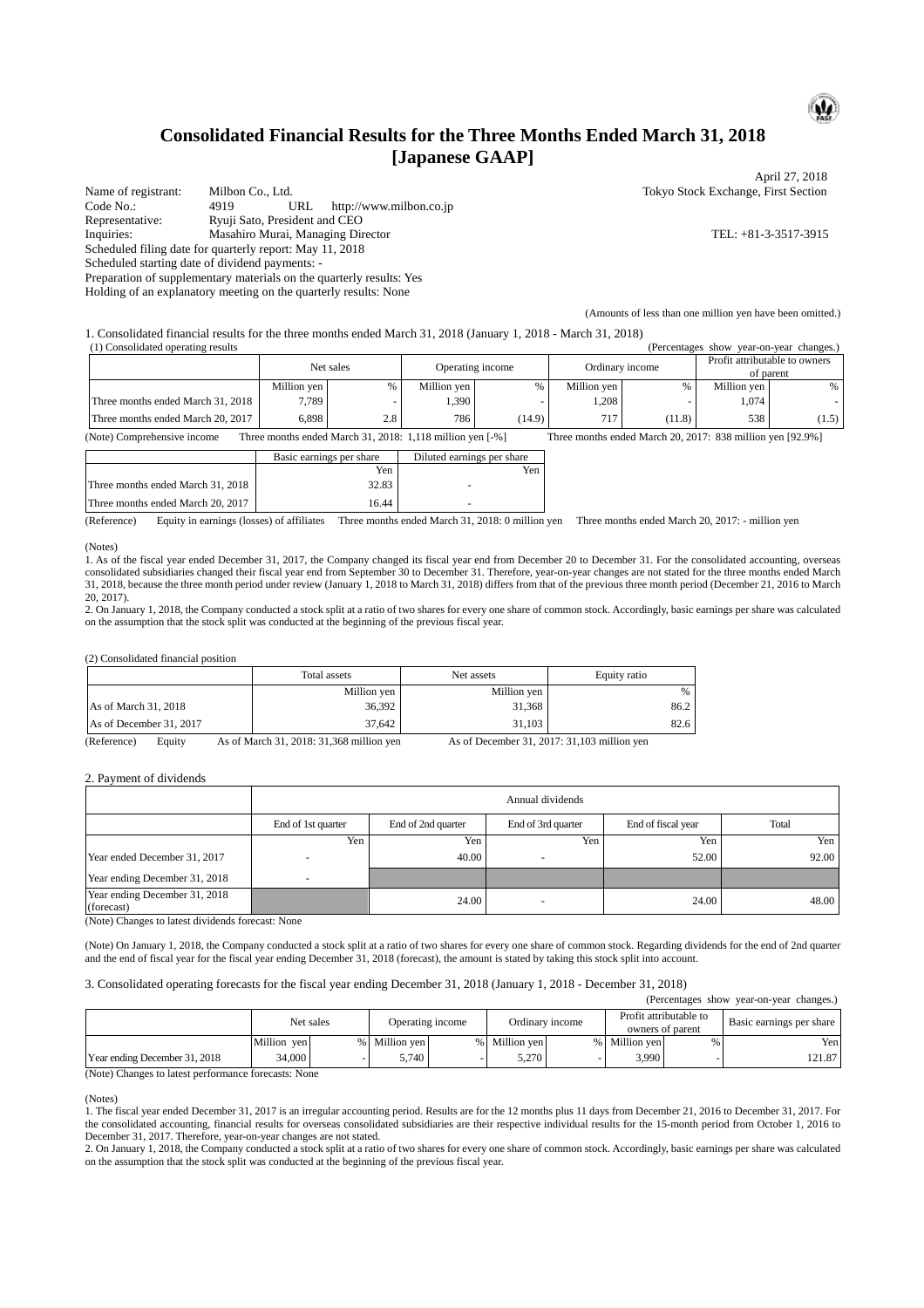\*Notes

(1) Significant changes in subsidiaries during the period

(changes in specified subsidiaries resulting in the change in the scope of consolidation) : None New: 0 companies (Company name: ) Exclude: 0 companies (Company name: )

(2) Application of accounting methods specific to the preparation of quarterly consolidated financial statements: No

(3) Changes in accounting policies, changes in accounting estimates and retrospective restatements

| 1) Changes in accounting policies due to amendment to the      |        |
|----------------------------------------------------------------|--------|
| accounting standards, etc.                                     | : None |
| 2) Changes in accounting policies other than those in 1) above | : None |
| 3) Changes in accounting estimates                             | : None |
| 4) Retrospective restatements                                  | : None |

(4) Number of shares issued (common stock)

- 1) Number of shares issued at the end of the period (including treasury shares)
- 2) Number of treasury shares at the end of the period As of
- As of<br>March 31, 2018 33, 117, 234 shares  $\left| \begin{array}{c} \text{As of} \\ \text{S} \end{array} \right|$ As of<br>December 31, 2017 33,117,234 shares As of March 31, 2018 376,996 shares  $\begin{array}{c} \begin{array}{c} \text{As of} \\ \text{December} \end{array} \end{array}$ As of Becember 31, 2017 376,572 shares 3) Average number of shares during the period Three months ended Three months ended<br>March 31, 2018 32,740,412 shares<br>March 20, 2017 March 20, 2017 32,743,298 shares

(cumulative) (Note) On January 1, 2018, the Company conducted a stock split at a ratio of two shares for every one share of common stock. Accordingly, the number of shares issued at the end of the period, the number of treasury shares at the end of the period, and the average number of shares during the period were calculated on the assumption that the stock split was conducted at the beginning of the previous fiscal year.

\*These financial statements are not subject to the review of the quarterly financial statements by a certified public accountant or an audit corporation.

\*Explanation on the appropriate use of operating forecasts and other special instructions

Operating forecasts and other statements regarding the future presented in these materials are based on information currently available and certain assumptions deemed to be reasonable, and actual performance may differ substantially due to various factors.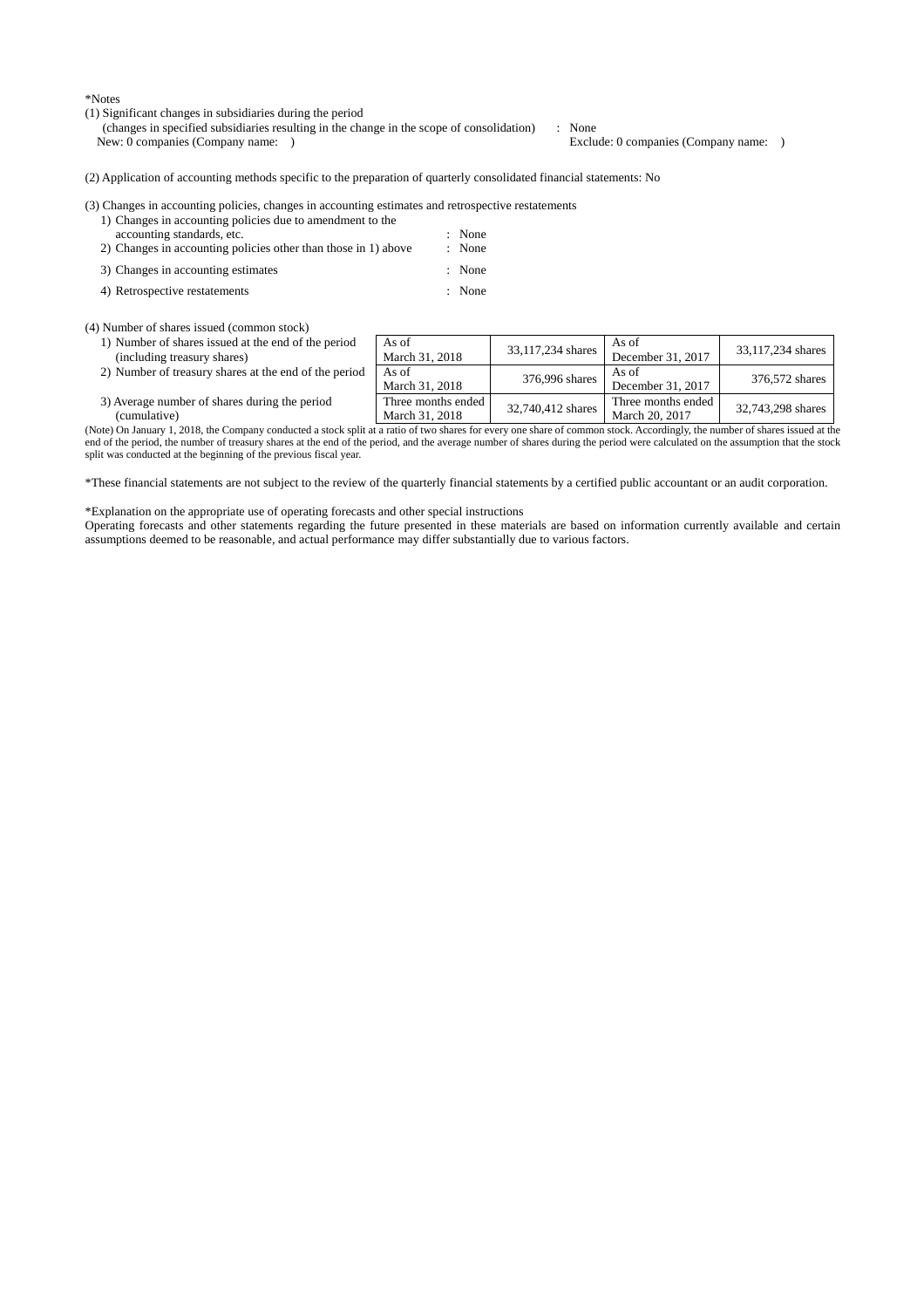## Contents of supplementary materials

| (1) |                                                           |  |  |  |  |  |  |
|-----|-----------------------------------------------------------|--|--|--|--|--|--|
| (2) |                                                           |  |  |  |  |  |  |
| (3) |                                                           |  |  |  |  |  |  |
| 2.  |                                                           |  |  |  |  |  |  |
| (1) |                                                           |  |  |  |  |  |  |
| (2) |                                                           |  |  |  |  |  |  |
|     | <b>Quarterly Consolidated Statements of Earnings</b>      |  |  |  |  |  |  |
|     |                                                           |  |  |  |  |  |  |
|     | Quarterly Consolidated Statements of Comprehensive Income |  |  |  |  |  |  |
|     |                                                           |  |  |  |  |  |  |
| (3) |                                                           |  |  |  |  |  |  |
|     |                                                           |  |  |  |  |  |  |
|     |                                                           |  |  |  |  |  |  |
|     |                                                           |  |  |  |  |  |  |
|     |                                                           |  |  |  |  |  |  |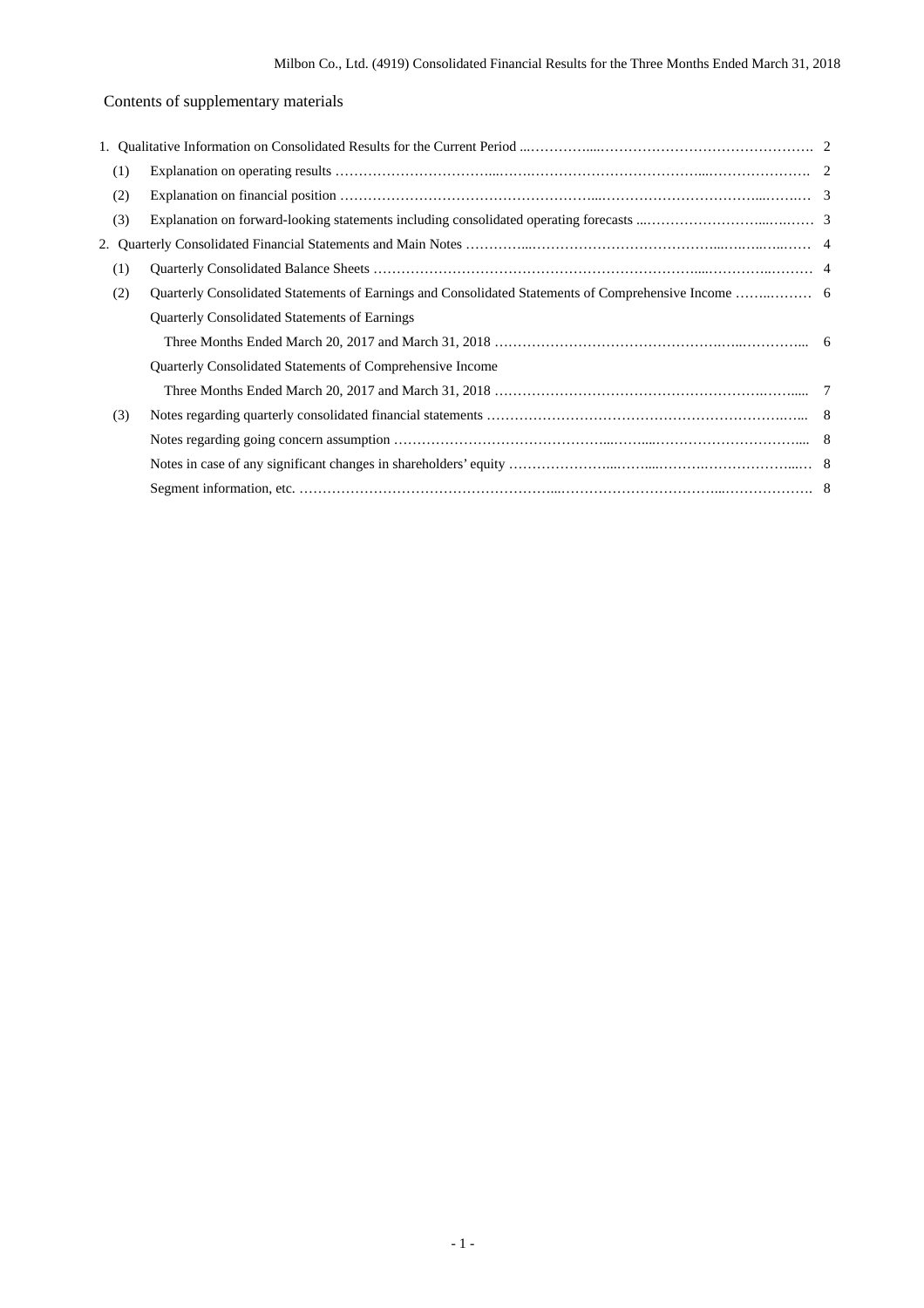- 1. Qualitative Information on Consolidated Results for the Current Period
- (1) Explanation on operating results

Starting in the previous fiscal year, the Company changed its fiscal year end from December 20 to December 31. Additionally, the Company's consolidated subsidiaries changed their fiscal year end from September 30 to December 31. These changes give the Company and all of its consolidated subsidiaries the same fiscal year end. While the first quarter of the fiscal year under review covers the three month period from January 1, 2018 to March 31, 2018, the first quarter of the previous fiscal year covered the three month period from December 21, 2016 to March 20, 2017 (for consolidated subsidiaries, the period of October 1, 2016 to December 31, 2016). Therefore, year- on-year comparisons are not stated.

During the three month period ended March 31, 2018, the Japanese economy continued on a moderate recovery trend as personal consumption picked up amid improvement in the employment environment. The global economy is also generally on a recovery trend. However, the overall economic outlook is uncertain, owing to factors such as unstable operation of the U.S. administration, and concerns over downward revisions to corporate earnings owing to the influence of the strong yen.

Amid this environment, the Milbon Group is working with salons premised on the goal of "aiming to improve labor productivity by supporting lifetime hair designers who fulfill 'lifetime beauty' and enhance its dual time values."

During the three month period ended March 31, 2018, the upgraded version of Aujua released in November 2017 was very well received by the market. Also, returns of the previous version of Aujua, which was scheduled to be discontinued as of March 31, 2018, were much lower than expected, and this resulted in pushing up gross profit. The "milbon" brand, targeting the global market, also progressed steadily in salons, and the premium brand remained strong. In overseas markets, the East Asian region continued to grow steadily.

As a result of the above efforts, consolidated net sales during the three month period ended March 31, 2018 amounted to 7,789 million yen, operating income was 1,390 million yen, ordinary income was 1,208 million yen, and profit attributable to owners of parent was 1,074 million yen.

Breakdown of net sales by product category and breakdown of net sales into domestic and overseas sales are shown below:

|                         |                                      |              |        |                                      |                                  | (Unit: Million yen)           |
|-------------------------|--------------------------------------|--------------|--------|--------------------------------------|----------------------------------|-------------------------------|
| Product category        | Three months ended<br>March 20, 2017 |              |        | Three months ended<br>March 31, 2018 | Increase<br>(decrease)<br>amount | Year-on-year<br>change $(\%)$ |
|                         | Amount                               | Ratio $(\%)$ | Amount | Ratio $(\%)$                         |                                  |                               |
| Hair care products      | 3,924                                | 56.9         | 4,490  | 57.6                                 | $\overline{\phantom{0}}$         |                               |
| Hair coloring products  | 2,667                                | 38.6         | 2,905  | 37.3                                 | -                                |                               |
| Permanent wave products | 260                                  | 3.8          | 348    | 4.5                                  | $\overline{\phantom{0}}$         |                               |
| Others                  | 46                                   | 0.7          | 45     | 0.6                                  |                                  |                               |
| Total                   | 6,898                                | 100.0        | 7,789  | 100.0                                |                                  |                               |

[Breakdown of consolidated net sales by product category]

[Breakdown of net sales into domestic and overseas sales]

|                |                                      |              |                                      |              |                          | (Unit: Million yen) |
|----------------|--------------------------------------|--------------|--------------------------------------|--------------|--------------------------|---------------------|
|                | Three months ended<br>March 20, 2017 |              | Three months ended<br>March 31, 2018 |              | Increase<br>(decrease)   | Year-on-year        |
|                | Amount                               | Ratio $(\%)$ | Amount                               | Ratio $(\%)$ | amount                   | change $(\%)$       |
| Domestic sales | 5,856                                | 84.9         | 6,479                                | 83.2         |                          |                     |
| Overseas sales | 1,041                                | 15.1         | 1,310                                | 16.8         | $\overline{\phantom{0}}$ |                     |
| Total          | 6,898                                | 100.0        | 7,789                                | 100.0        | –                        |                     |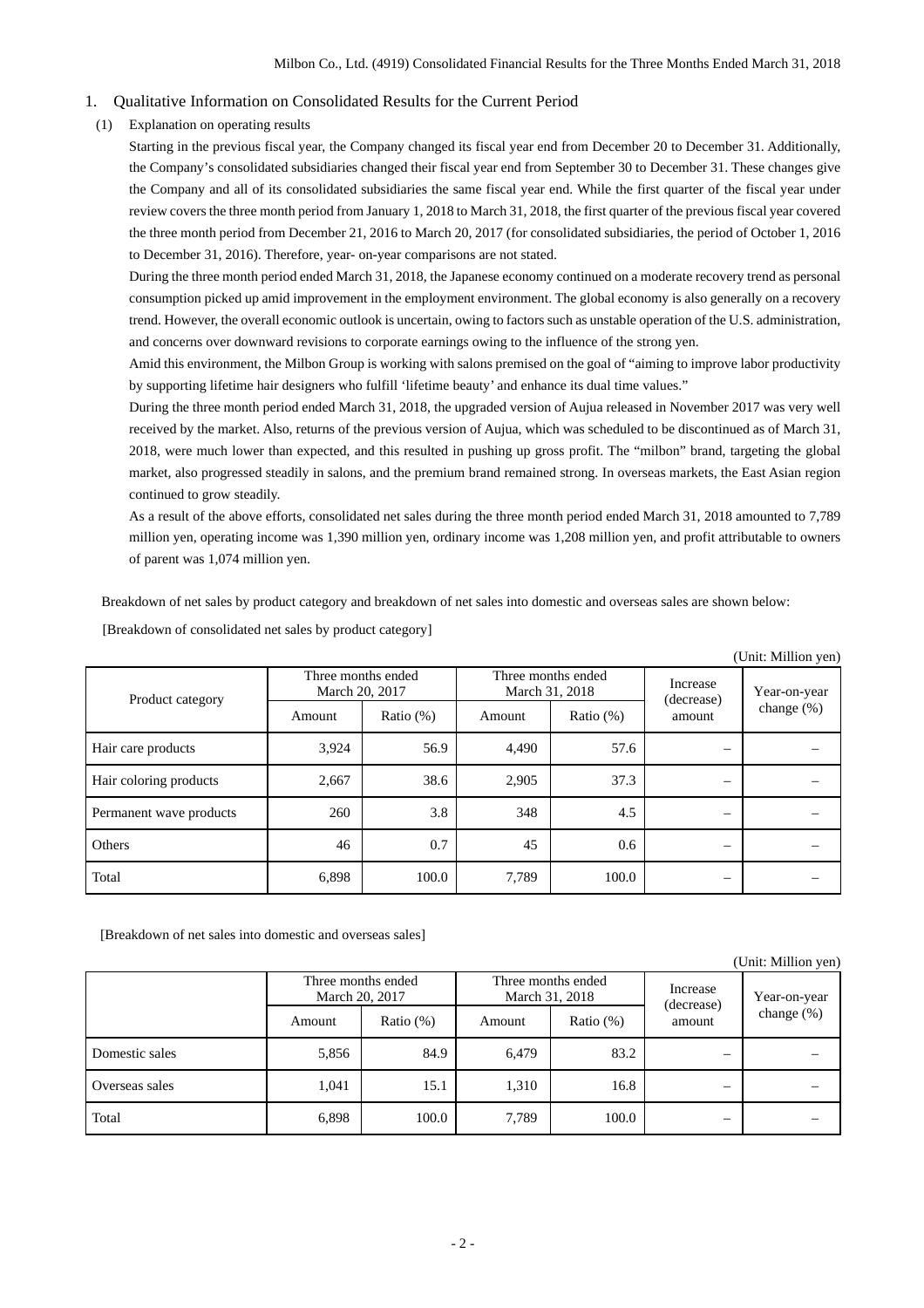### (2) Explanation on financial position

Total assets at the end of the three month period ended March 31, 2018 decreased by 1,249 million yen compared to the end of the previous fiscal year to 36,392 million yen.

Current assets decreased by 1,271 million yen compared to the end of the previous fiscal year to 14,835 million yen. This was mainly due to the 445 million yen decrease in cash and deposits, the 1,459 million yen decrease in notes and accounts receivable - trade, the 523 million yen increase in merchandise and finished goods and the 142 million yen increase in raw materials and supplies.

Non-current assets increased by 22 million yen compared to the end of the previous fiscal year to 21,557 million yen.

Current liabilities decreased by 1,590 million yen compared to the end of the previous fiscal year to 4,404 million yen. This was mainly due to the 1,050 million yen decrease in accounts payable - other, the 322 million yen decrease in income taxes payable, the 277 million yen decrease in provision for sales returns and the 320 million yen increase in provision for bonuses.

Non-current liabilities increased by 75 million yen compared to the end of the previous fiscal year to 619 million yen.

Net assets increased by 265 million yen compared to the end of the previous fiscal year to 31,368 million yen. This was due mainly to the 223 million yen increase in retained earnings and the 135 million yen increase in valuation difference on availablefor-sale securities attributable to factors such as higher prices of listed stocks.

As a result, the equity ratio changed from 82.6% at the end of the previous fiscal year to 86.2%. Net assets per share based on the total outstanding shares as of the end of the period under review increased from 949.99 yen per share at the end of the previous fiscal year to 958.11 yen per share.

(3) Explanation on forward-looking statements including consolidated operating forecasts

In terms of the full-year forecast there are no changes to the previous consolidated operating forecasts, which were announced on February 24, 2018.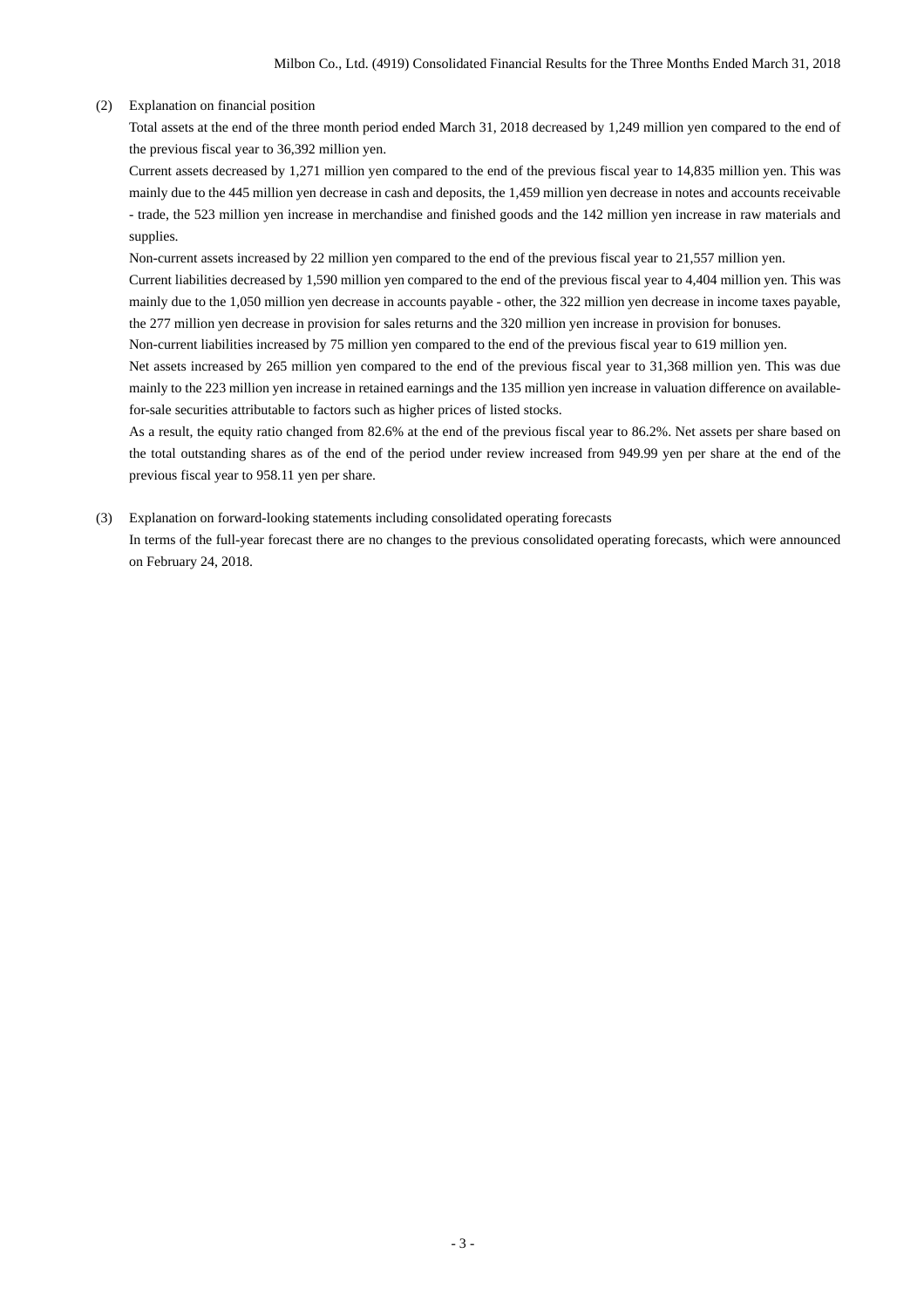### 2. Quarterly Consolidated Financial Statements and Main Notes

(1) Quarterly Consolidated Balance Sheets

|                                        |                                                   | (Thousand yen)                                         |
|----------------------------------------|---------------------------------------------------|--------------------------------------------------------|
|                                        | Previous Fiscal Year<br>(As of December 31, 2017) | <b>Current First Quarter</b><br>(As of March 31, 2018) |
| Assets                                 |                                                   |                                                        |
| Current assets                         |                                                   |                                                        |
| Cash and deposits                      | 6,164,763                                         | 5,718,843                                              |
| Notes and accounts receivable - trade  | 5,076,624                                         | 3,617,430                                              |
| Merchandise and finished goods         | 2,991,885                                         | 3,515,389                                              |
| Work in process                        | 57,709                                            | 69,723                                                 |
| Raw materials and supplies             | 1,025,671                                         | 1,168,319                                              |
| Deferred tax assets                    | 458,893                                           | 463,112                                                |
| Other                                  | 450,693                                           | 378,049                                                |
| Allowance for doubtful accounts        | (119, 553)                                        | (95, 842)                                              |
| Total current assets                   | 16,106,686                                        | 14,835,024                                             |
| Non-current assets                     |                                                   |                                                        |
| Property, plant and equipment          |                                                   |                                                        |
| Buildings and structures, net          | 6,861,729                                         | 6,818,810                                              |
| Machinery, equipment and vehicles, net | 2,169,817                                         | 2,071,119                                              |
| Land                                   | 5,029,802                                         | 5,028,133                                              |
| Construction in progress               | 12,981                                            | 40,420                                                 |
| Other, net                             | 552,412                                           | 617,330                                                |
| Total property, plant and equipment    | 14,626,742                                        | 14,575,814                                             |
| Intangible assets                      | 943,654                                           | 1,003,166                                              |
| Investments and other assets           |                                                   |                                                        |
| Investment securities                  | 4,748,113                                         | 4,779,398                                              |
| Net defined benefit asset              | 275,188                                           | 275,040                                                |
| Deferred tax assets                    | 9,750                                             | 11,465                                                 |
| Other                                  | 996,332                                           | 976,918                                                |
| Allowance for doubtful accounts        | (63, 862)                                         | (63, 862)                                              |
| Total investments and other assets     | 5,965,522                                         | 5,978,960                                              |
| Total non-current assets               | 21,535,919                                        | 21,557,941                                             |
| <b>Total assets</b>                    | 37,642,605                                        | 36,392,966                                             |
| Liabilities                            |                                                   |                                                        |
| <b>Current liabilities</b>             |                                                   |                                                        |
| Accounts payable - trade               | 1,145,987                                         | 1,066,499                                              |
| Accounts payable - other               | 2,535,084                                         | 1,484,906                                              |
| Income taxes payable                   | 786,252                                           | 464,117                                                |
| Provision for sales returns            | 292,501                                           | 14,985                                                 |
| Provision for bonuses                  | 318,617                                           | 638,765                                                |
| Other                                  | 916,809                                           | 735,541                                                |
| Total current liabilities              | 5,995,253                                         | 4,404,816                                              |
| Non-current liabilities                |                                                   |                                                        |
| Net defined benefit liability          | 47,859                                            | 54,366                                                 |
| Deferred tax liabilities               | 411,511                                           | 480,401                                                |
| Other                                  | 84,614                                            | 84,689                                                 |
| Total non-current liabilities          | 543,986                                           | 619,457                                                |
| <b>Total liabilities</b>               | 6,539,239                                         | 5,024,273                                              |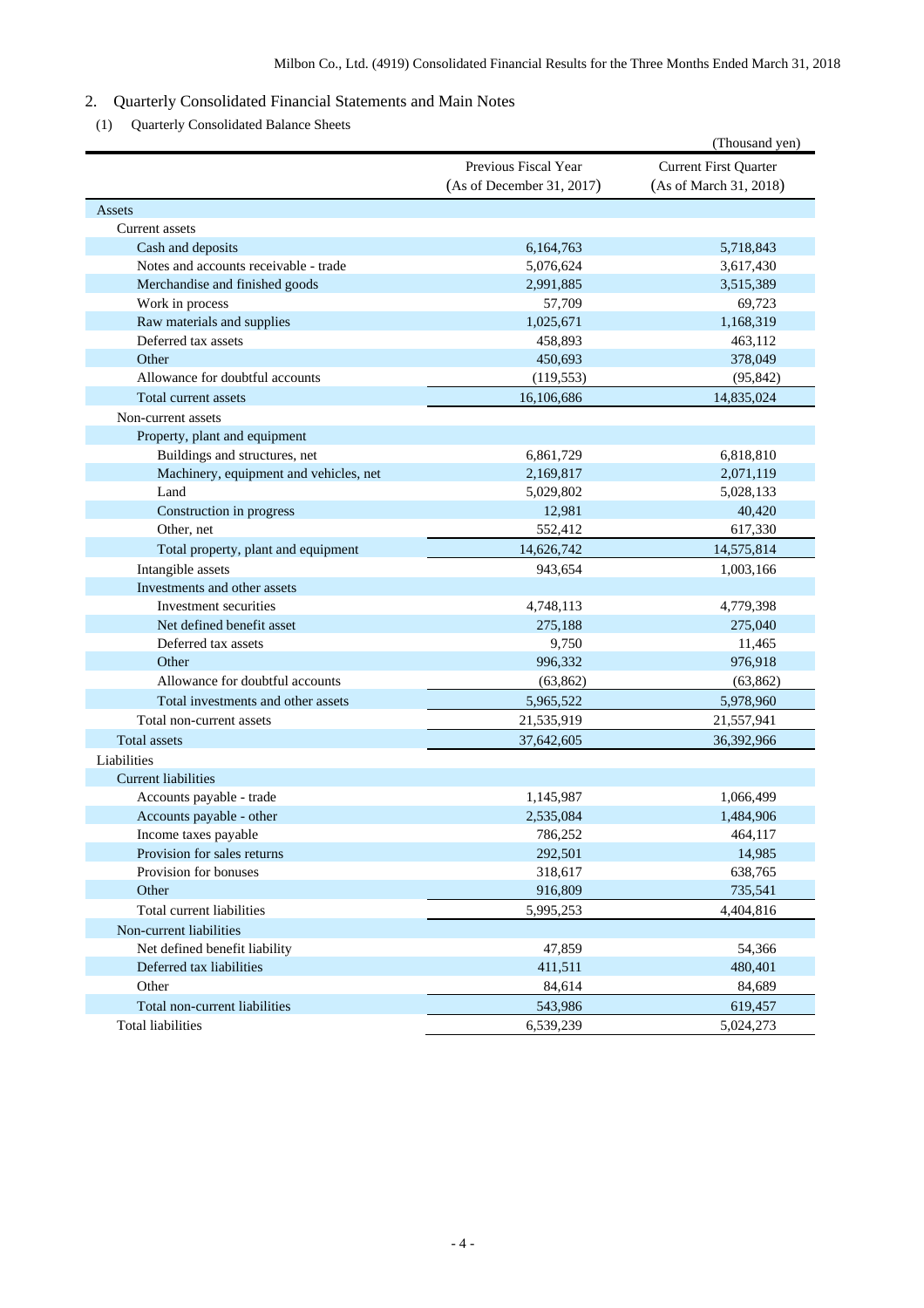|                                                          |                                                   | (Thousand yen)                                         |
|----------------------------------------------------------|---------------------------------------------------|--------------------------------------------------------|
|                                                          | Previous Fiscal Year<br>(As of December 31, 2017) | <b>Current First Quarter</b><br>(As of March 31, 2018) |
| Net assets                                               |                                                   |                                                        |
| Shareholders' equity                                     |                                                   |                                                        |
| Capital stock                                            | 2,000,000                                         | 2,000,000                                              |
| Capital surplus                                          | 200,066                                           | 200,310                                                |
| Retained earnings                                        | 27,756,292                                        | 27,979,891                                             |
| Treasury shares                                          | (554, 227)                                        | (556, 209)                                             |
| Total shareholders' equity                               | 29,402,131                                        | 29,623,993                                             |
| Accumulated other comprehensive income                   |                                                   |                                                        |
| Valuation difference on available-for-sale<br>securities | 1,332,021                                         | 1,467,999                                              |
| Foreign currency translation adjustment                  | 381,392                                           | 293,209                                                |
| Remeasurements of defined benefit plans                  | (12, 178)                                         | (16,510)                                               |
| Total accumulated other comprehensive income             | 1,701,234                                         | 1,744,699                                              |
| Total net assets                                         | 31,103,366                                        | 31,368,692                                             |
| Total liabilities and net assets                         | 37,642,605                                        | 36,392,966                                             |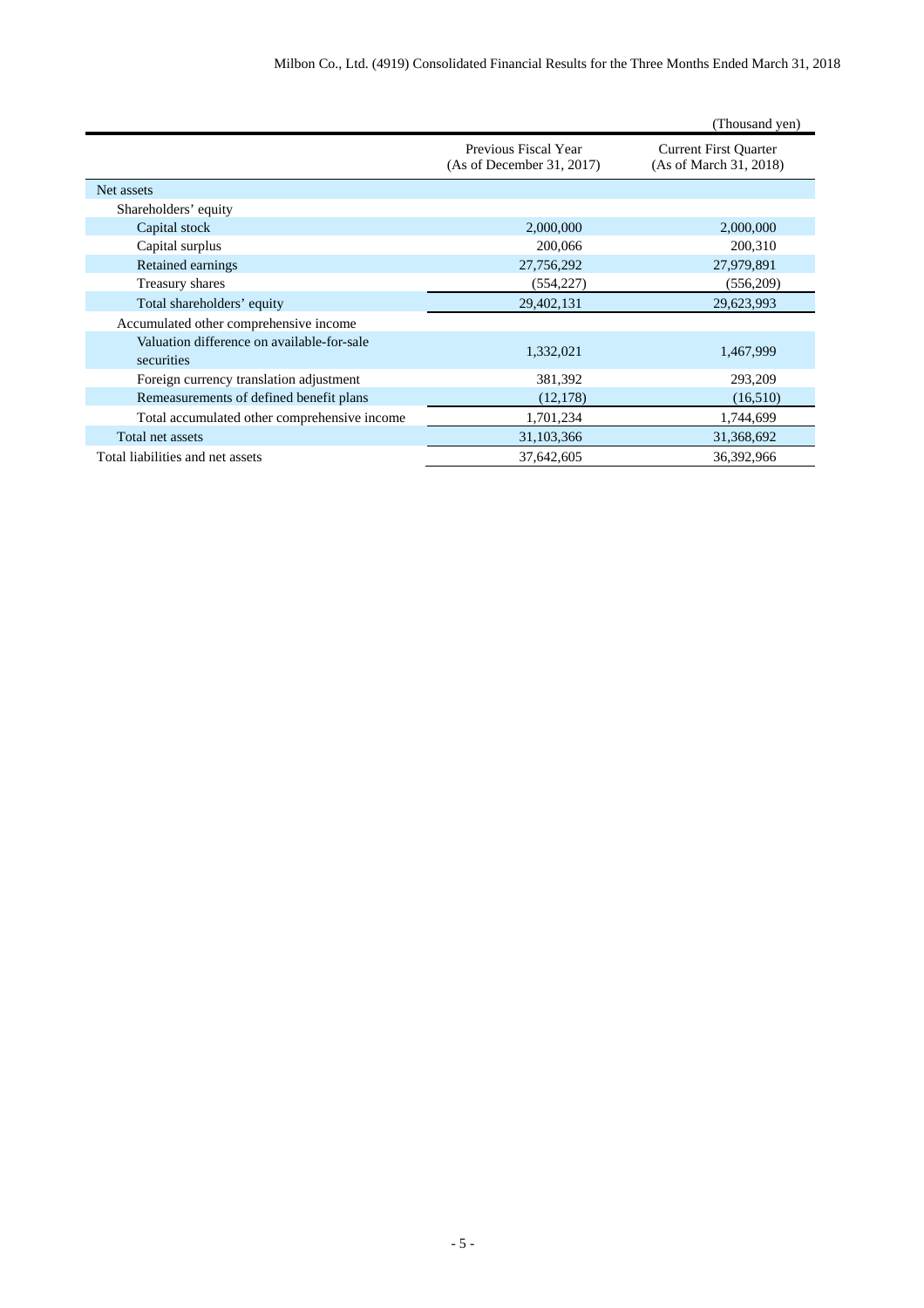# (2) Quarterly Consolidated Statements of Earnings and Consolidated Statements of Comprehensive Income Quarterly Consolidated Statements of Earnings

Three Months Ended March 20, 2017 and March 31, 2018

|                                                                  |                      | (Thousand yen)     |
|------------------------------------------------------------------|----------------------|--------------------|
|                                                                  | Three Months Ended   | Three Months Ended |
|                                                                  | March 20, 2017       | March 31, 2018     |
|                                                                  | (December 21, 2016 - | (January 1, 2018 - |
|                                                                  | March 20, 2017)      | March 31, 2018)    |
| Net sales                                                        | 6,898,132            | 7,789,729          |
| Cost of sales                                                    | 2,354,086            | 2,238,017          |
| Gross profit                                                     | 4,544,046            | 5,551,711          |
| Selling, general and administrative expenses                     | 3,757,392            | 4,161,636          |
| Operating income                                                 | 786.653              | 1,390,075          |
| Non-operating income                                             |                      |                    |
| Interest income                                                  | 1,937                | 1,672              |
| Dividend income                                                  |                      | 192                |
| Share of profit of entities accounted for using equity<br>method |                      | 764                |
| Foreign exchange gains                                           | 37,257               |                    |
| Company house defrayment income                                  | 16,120               | 14.900             |
| Other                                                            | 4,037                | 5,576              |
| Total non-operating income                                       | 59,352               | 23,105             |
| Non-operating expenses                                           |                      |                    |
| Sales discounts                                                  | 121,409              | 148,648            |
| Foreign exchange losses                                          |                      | 55,554             |
| Depreciation                                                     | 7,177                |                    |
| Other                                                            | 11                   | 79                 |
| Total non-operating expenses                                     | 128,597              | 204,282            |
| Ordinary income                                                  | 717,408              | 1,208,898          |
| Extraordinary income                                             |                      |                    |
| Gain on sales of non-current assets                              |                      | 9                  |
| Gain on sales of investment securities                           |                      | 305,980            |
| Total extraordinary income                                       |                      | 305,990            |
| <b>Extraordinary losses</b>                                      |                      |                    |
| Loss on retirement of non-current assets                         | 507                  | 338                |
| <b>Total extraordinary losses</b>                                | 507                  | 338                |
| Profit before income taxes                                       | 716,901              | 1,514,551          |
| Income taxes - current                                           | 206,167              | 435,335            |
| Income taxes - deferred                                          | (27,500)             | 4,359              |
| Total income taxes                                               | 178,667              | 439,694            |
| Profit                                                           | 538,234              | 1,074,856          |
| Profit attributable to owners of parent                          | 538.234              | 1,074,856          |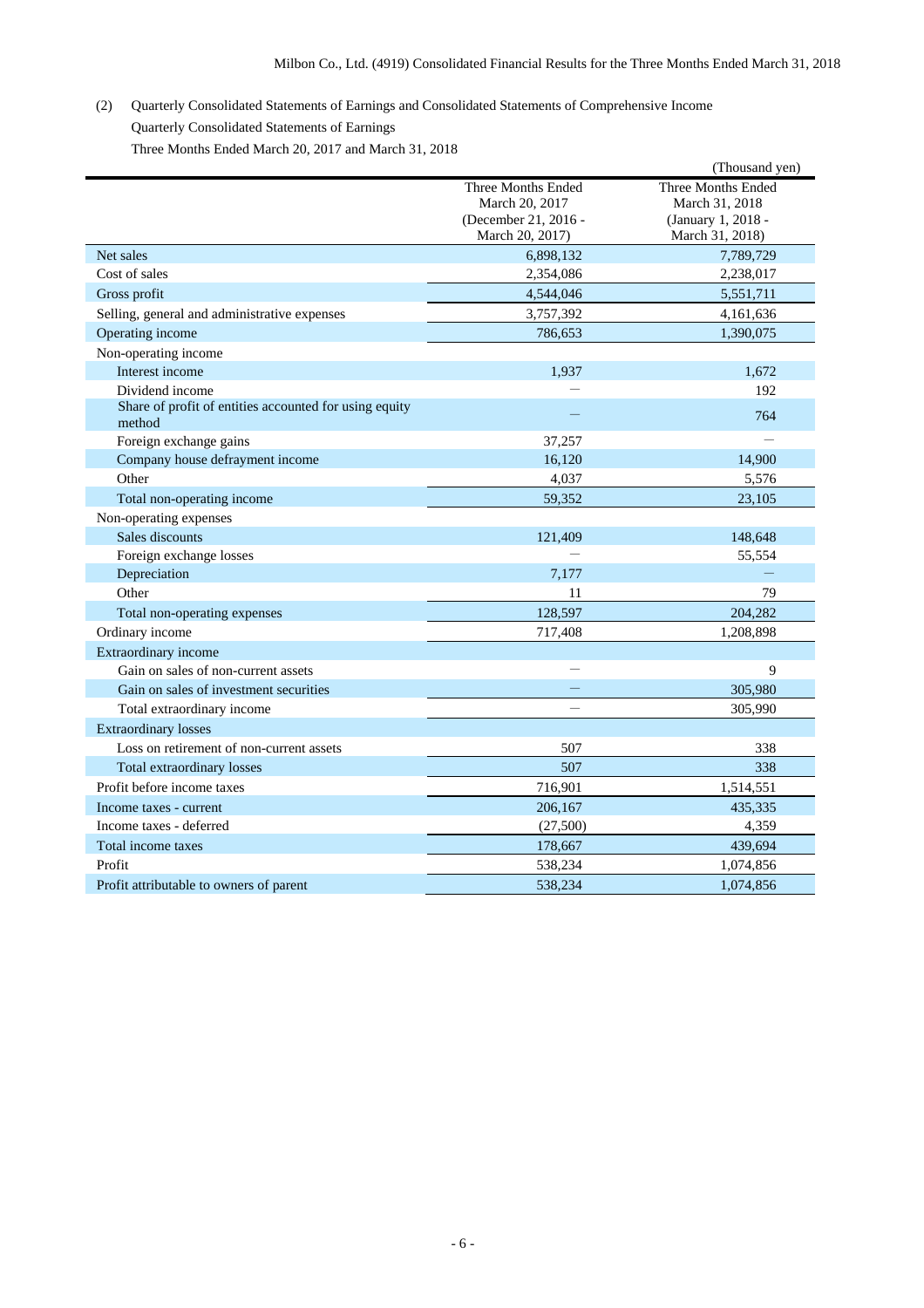Quarterly Consolidated Statements of Comprehensive Income

Three Months Ended March 20, 2017 and March 31, 2018

|                                                       |                                         | (Thousand yen)                        |
|-------------------------------------------------------|-----------------------------------------|---------------------------------------|
|                                                       | Three Months Ended<br>March 20, 2017    | Three Months Ended<br>March 31, 2018  |
|                                                       | (December 21, 2016 -<br>March 20, 2017) | (January 1, 2018 -<br>March 31, 2018) |
| Profit                                                | 538,234                                 | 1,074,856                             |
| Other comprehensive income                            |                                         |                                       |
| Valuation difference on available-for-sale securities | 117,595                                 | 135,978                               |
| Foreign currency translation adjustment               | 189,774                                 | (88, 182)                             |
| Remeasurements of defined benefit plans, net of tax   | (7,178)                                 | (4,331)                               |
| Total other comprehensive income                      | 300,191                                 | 43,464                                |
| Comprehensive income                                  | 838,426                                 | 1,118,321                             |
| Comprehensive income attributable to                  |                                         |                                       |
| Comprehensive income attributable to owners of        | 838,426                                 | 1,118,321                             |
| parent                                                |                                         |                                       |
| Comprehensive income attributable to                  |                                         |                                       |

non-controlling interests – –